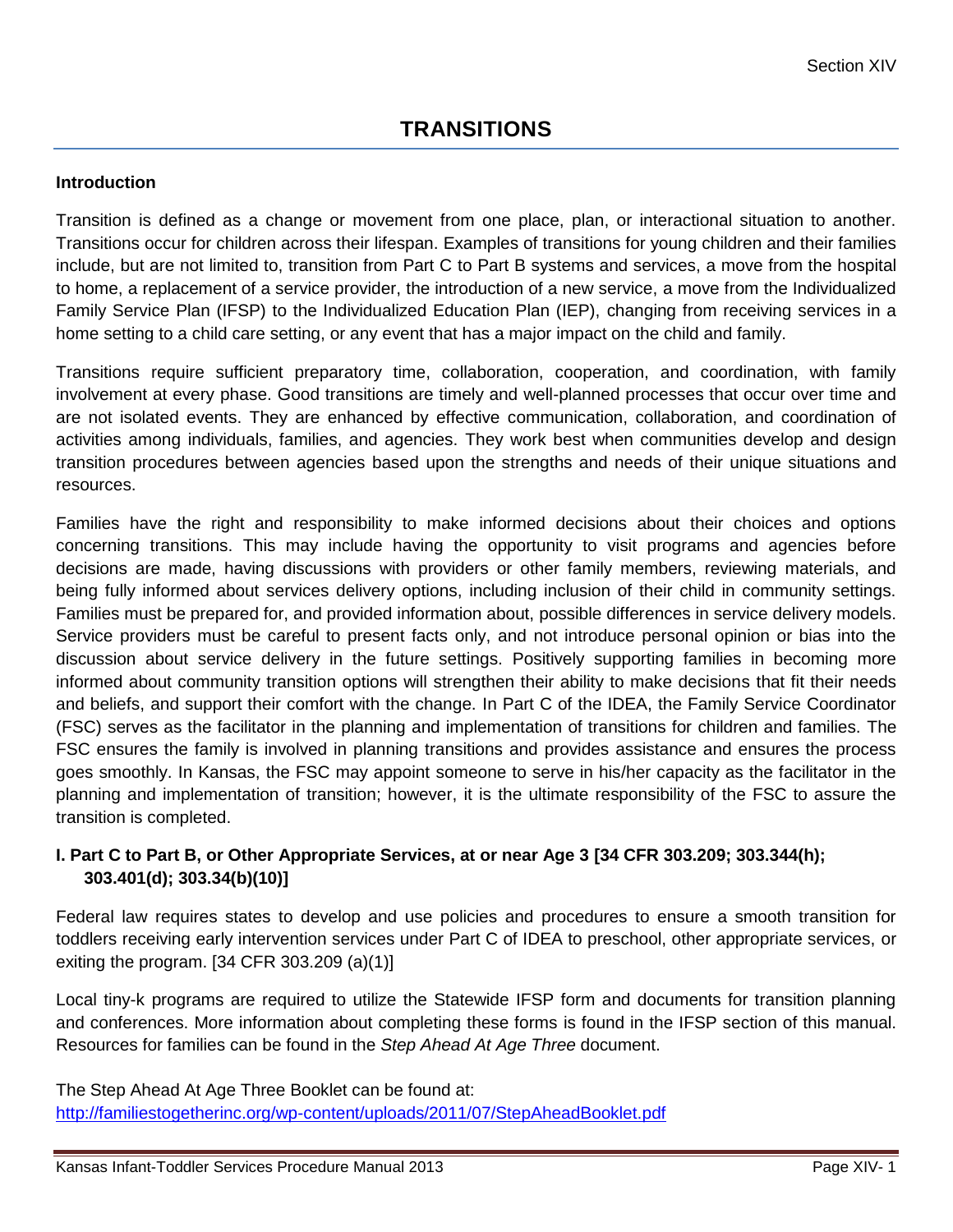A. Definitions

**Potentially eligible**: Kansas Department of Health and Environment (KDHE) has elected to define all eligible Part C children receiving services 90 days prior to their third birthday, or determined eligible for Part C services at least 45 days prior to their third birthday, as **potentially eligible** for Part B services, for purposes as allowed by law and as used in the Interagency Memorandum of Agreement with the Kansas State Department of Education (KSDE).

**Referral**: Required referral of Part C children found **potentially eligible** (see above definition) for Part B special education services. There is only one referral required as part of the Transition from Part C to Part B.

- B. Part C Referral to the State Education Agency (SEA) and Local Education Agency (LEA)
	- 1) Referral of children deemed **potentially eligible** for Part B services
		- (a) KDHE has established a definition of "**potentially eligible** for Part B services," as found in Subsection 1, topic A above. This definition was established collaboratively with the State Interagency Coordinating Council (SICC), State Education Agency (SEA) and stakeholders.
		- (b) For a child who is potentially eligible for Part B services, the local tiny-k program must refer the child no more than 9 months but not fewer than 90 days before the toddler's third birthday, to the State Education Agency (SEA) and the Local Education Agency (LEA) for the area where the toddler resides. This timely referral informs the SEA and LEA that the toddler, on his or her birthday, will reach the age of eligibility for services under Part B.
		- (c) The Referral to the LEA and SEA must include
			- i. the child's name,
			- ii. date of birth, and
			- iii. parent contact information.
		- (d) Parental consent for the referral to the LEA and SEA is not required and must be made even if the child's parents do not give consent to hold a transition conference. Parents cannot deny referral to Part B.
		- (e) If the local tiny-k program determines a child to be eligible for Part C early intervention services between 45 and 90 days prior to the toddler's third birthday, the tiny-k program must provide the SEA/LEA referral as soon as possible after the toddler's eligibility determination.
		- (f) This is considered to be a referral to Part B. Therefore, Part B is required to complete the following actions:
			- i. Send procedural safeguards to the child's parents

ii. Attend the transition conference, if the parents give consent to hold a transition conference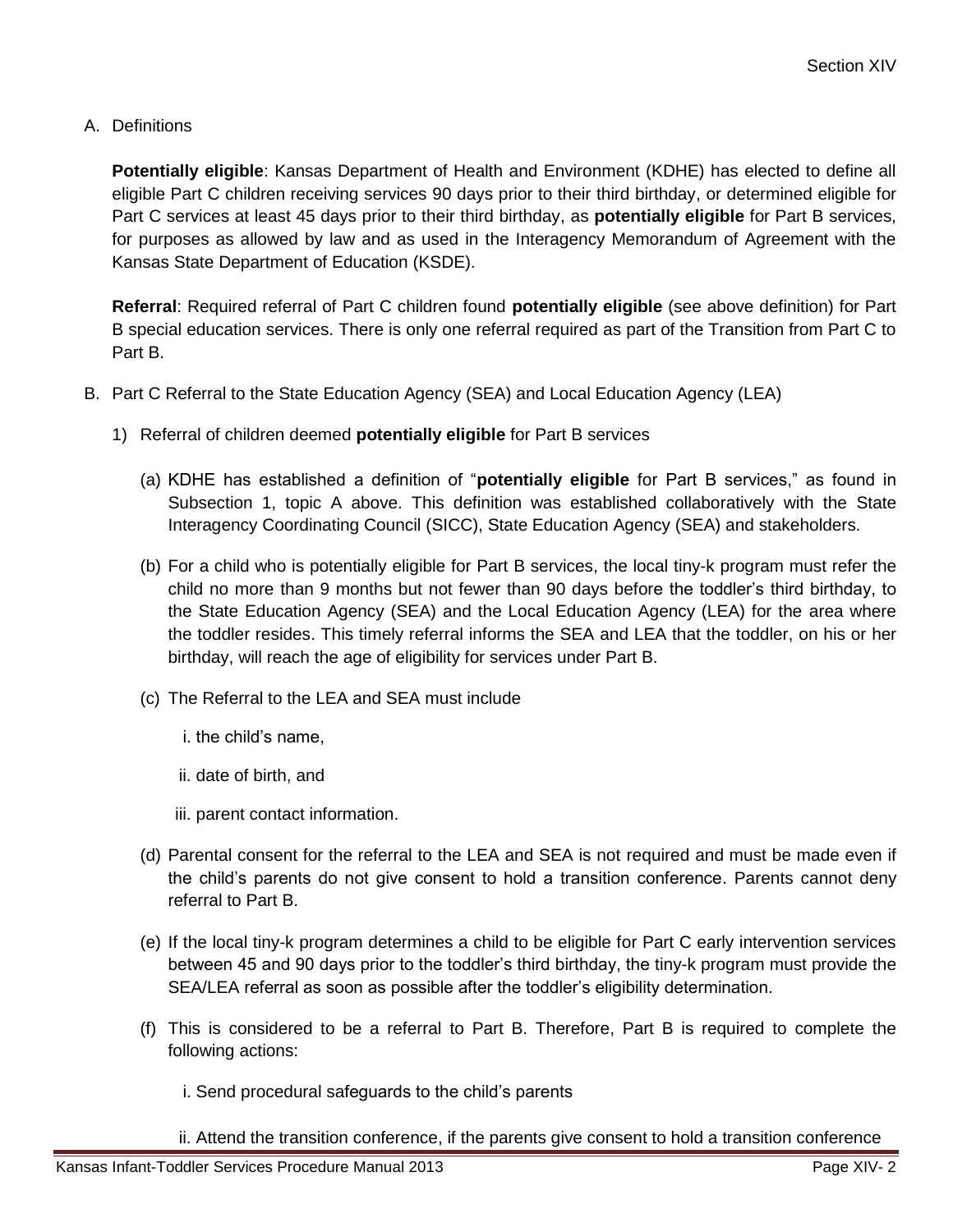- 2) Sending the procedural safeguards to the family does not initiate the Part B timeline for initial evaluation. The timeline starts when parental consent for initial evaluation is obtained.
- C. Transition Conference for Children Potentially Eligible under Part B [34 CFR 303.209(c)]
	- 1) If the child is **potentially eligible** for Part B special education services, the local tiny-k program, with the approval of the family, will convene a transition conference at least 90 calendar days before the child's third birthday, but, at the discretion of all parties, it may occur up to 9 months prior to the child's third birthday.
	- 2) The transition conference is considered an IFSP meeting and therefore, must meet the IFSP meeting requirements. The Transition Conference Documentation Form is located in the Statewide IFSP form and is required.

The Transition Conference Form can be found at: [http://www.ksits.org/download/Transition\\_Conference.doc](http://www.ksits.org/download/Transition_Conference.doc)

- 3) The local tiny-k program must invite the LEA representative to the transition conference if the child is **potentially eligible** for Part B services. All effort should be made to coordinate with the LEA to schedule a meeting date where the LEA may attend, within the required timeframe. This accommodation cannot call for the conference to be held in a time period less than 90 days before the child's third birthday. While the LEA cannot cause the local tiny-k program to be out of compliance, parents can always delay the transition conference if family circumstances warrant.
- 4) LEA participation is required in transition conferences arranged by the local tiny-k program for toddlers with disabilities who may be eligible for preschool services under Part B of IDEA. Section 300.124(c)
- 5) If the LEA is unable to send a representative to the transition conference, the local tiny-k program is still responsible for convening a timely transition conference and conveys the information required by the Part B program to the parent.
- 6) If the parent does not consent to the conference, there will be no "official" transition conference.
- 7) The following information is required for all transition conferences and must be provided to the parents.
	- (a) A description of the Part B eligibility definitions
	- (b) State timelines and processes for consenting to an evaluation and conducting eligibility determination under Part B
	- (c) The availability of special education and related services
	- (d) Other service options available to the family in the community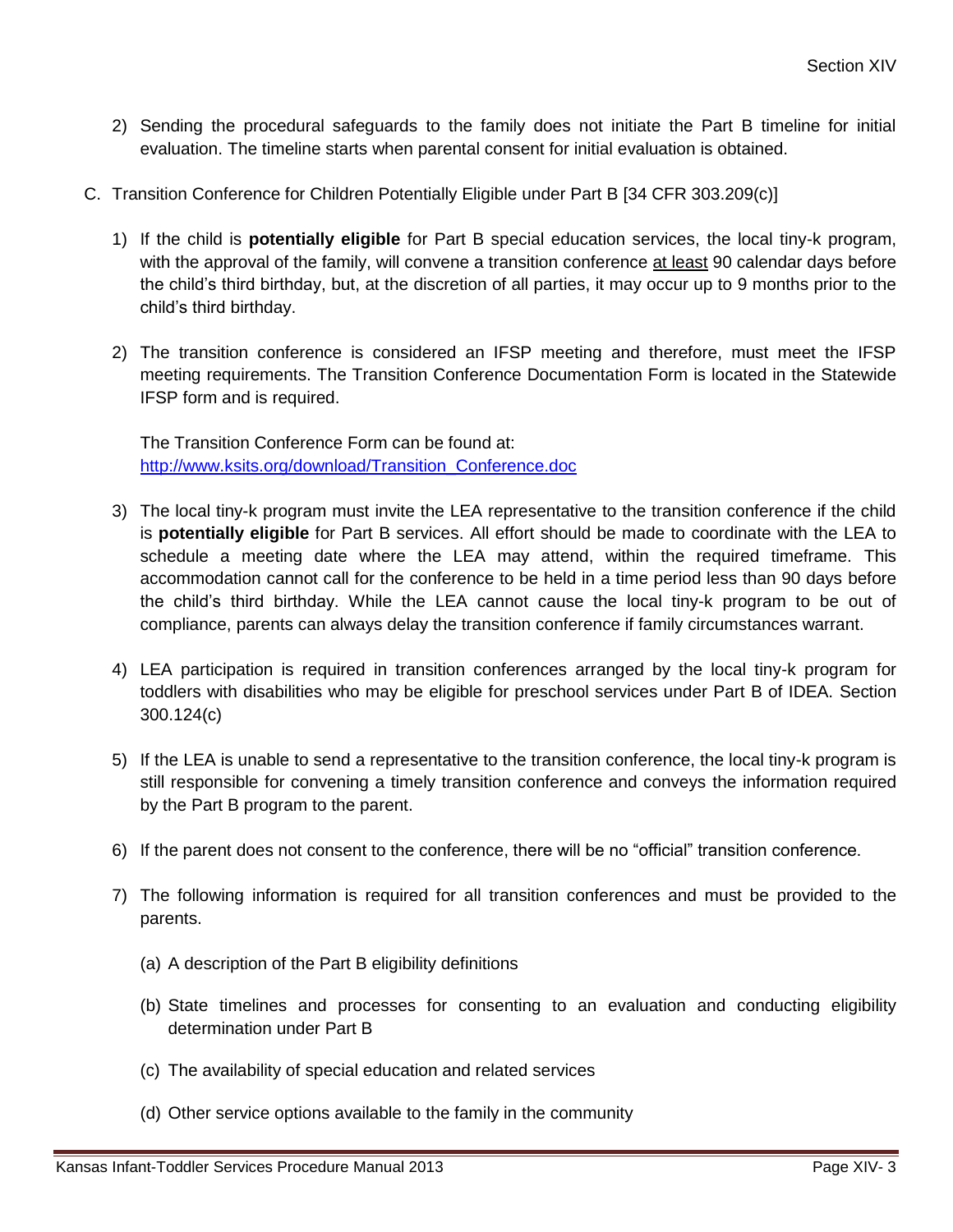- 8) If the parent does not provide approval to conduct the transition conference, the local tiny-k program must still provide LEA referral for these children.
- 9) The members of the transition conference include the following:
	- (a) Parent(s) (or guardian or child advocate)
	- (b) Family service coordinator
	- (c) Representative from the LEA for children **potentially eligible** for Part B preschool special education services
	- (d) Representative and/or providers of the services the child may be eligible for or participate in
	- (e) Any other person or service providers invited by the parent or the LEA who might help support and develop the transition plan
- D. Transition Plan [34 CFR 303.209(d)]

A transition plan, inclusive of steps to exit from the program and to appropriate services, is a part of the Individualized Family Service Plan (IFSP). This plan must be developed not fewer than 90 days, and at the discretion of all parties, not more than nine months before the child's third birthday.

- 1) The transition team, including the parent(s), is responsible for developing the transition plan.
- 2) The local tiny-k program may develop the transition plan as part of the IFSP at the transition conference. In some instances, the transition plan may be a continuing part of the IFSP, and the transition conference for a child **potentially eligible** for Part B is conducted in a separate meeting.
- 3) The transition team must review program options for the child with a disability who is **potentially eligible** for Part B services for the period from that child's third birthday through the remainder of the school year.

The Statewide IFSP includes required transition steps in the Part C Transition Planning Timelines and Procedures. These are the steps to be taken to support the transition of the child to services after the age of three. This includes Part B, if eligible and elected by the parent(s), or other preschool services, including early education, Head Start and Early Head Start, community child care programs, or other appropriate services.

The Transition Plan Form can be found at: [http://www.ksits.org/download/Transition\\_Plan.doc](http://www.ksits.org/download/Transition_Plan.doc)

The family service coordinator, LEA representative, and the parent(s) work closely together to ensure decisions regarding child and family needs for transition services are made collectively by the team. All activities must be documented in the IFSP.

The Service Coordinator facilitates the development of the transition plan in the IFSP.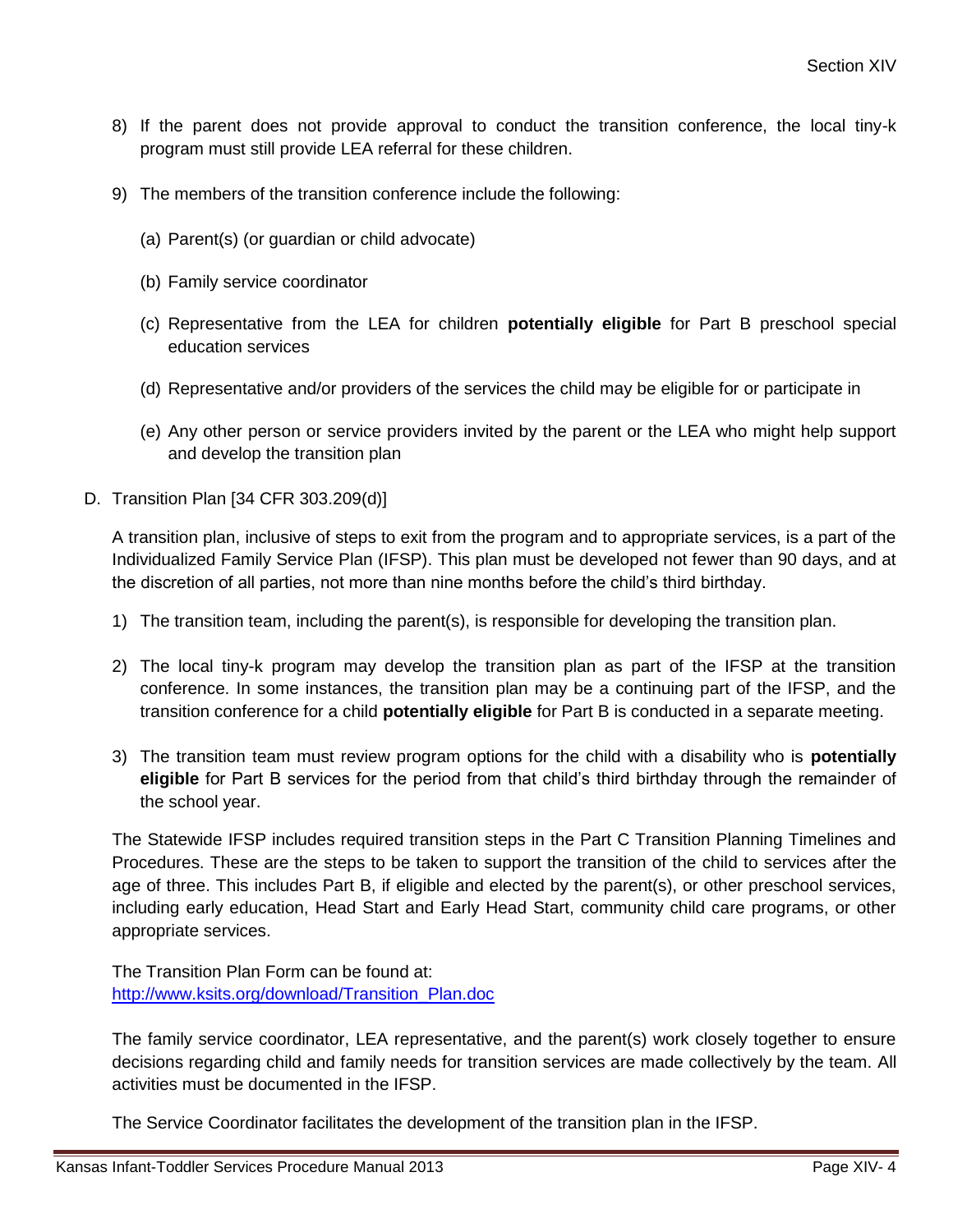The steps in the IFSP process to ensure a smooth transition include these elements:

- 1) Arrangement for the transition conference, with approval of parent(s), in a timely manner and at a place convenient to the participants;
- 2) Discussion with and training of the parent(s), as appropriate, about possible future placements and other matters related to the child's transition
- 3) Procedures to prepare the child for changes in service delivery, including steps to help the child adjust to and function in a new setting, if appropriate
- 4) Confirmation that child find (referral) information has been transmitted to the LEA, or with parental permission, another relevant agency
- 5) With written parental consent, transferring information about the child to the new provider to ensure continuity of services, including evaluation and assessment information and a copy of the current IFSP
- 6) Discussing what is needed for eligibility for other programs/services (decisions about the responsibility for performing or sharing evaluations of children are included in the process)
- 7) Identifying transition services and other activities the IFSP team determines are necessary to support the transition of the child
- 8) Determining a timeline for review and update of the transition plan to ensure:
	- (a) services provided by the local tiny-k program continue until the child's third birthday, or other date near the third birthday, depending on appropriate service options,
	- (b) the plan delineates responsibilities of the local tiny-k program and other service agencies, and
	- (c) Part B preschool special education services, if eligible and elected by the parent(s), become available to eligible children upon the third birthday, or other date near the third birthday, depending on Part C/Part B determinations.
- E. Late Referral to Part C
	- 1) If the local tiny-k program determines a child to be eligible for Part C early intervention services between 45 and 90 days prior to the toddler's third birthday, the local tiny-k program must provide the SEA/LEA referral as soon as possible after the toddler's eligibility determination.
	- 2) If a child is referred to the local tiny-k program fewer than 45 days before that toddler's third birthday, the local tiny-k program is not required to conduct the initial evaluation, assessment, or IFSP meeting, and the tiny-k program, with parental consent, must refer the toddler to the SEA and appropriate LEA.
	- 3) For a child referred to a local tiny-k program between 45 and 90 days prior to the child's third birthday, local tiny-k **must**: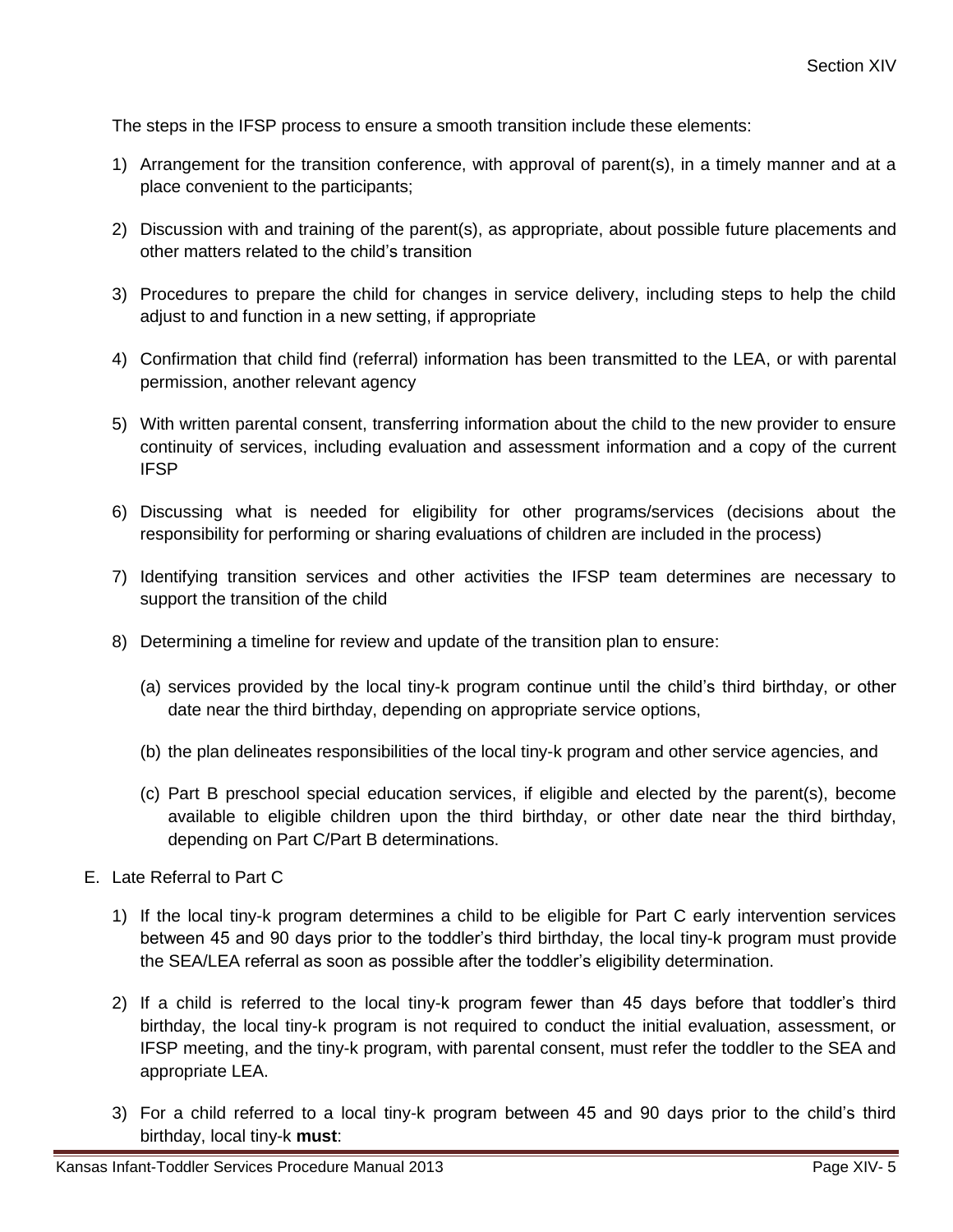- (a) conduct an initial evaluation and assessment,
- (b) conduct an initial IFSP meeting, if eligible,
- (c) if eligible and receiving services under Part C, including service coordination services, develop a transition plan with the appropriate transition steps and services,
- (d) provide SEA/LEA referral for children **potentially eligible** for Part B services, and
- (e) schedule and conduct a transition conference as described in part C of this section.
- F. Summer Birthdays and Early Transition to Part B

An eligible Part B child may begin services under an approved Individualized Education Plan (IEP) anytime during the school year in which the child has his or her third birthday. A decision may be made to begin Part B services prior to the third birthday for a variety of reasons including timing (at the beginning of a school year or before a school break period). Upon initiation of Part B services, the child may no longer receive Part C services.

If a child determined as Part B eligible has their third birthday during the summer (defined by Part B as any day after the last day of the school year and prior to the beginning of the following school year), and has an IEP in place with special education services to begin the next school year, the child may continue to be served on an IFSP by the Part C program during the summer until the IEP is implemented at the beginning of the next school year. If the local tiny-k program chooses this option, they must continue to provide Part C services pursuant to an IFSP that is revised to reflect Free Appropriate Public Education (FAPE) because this IFSP is being used as the IEP for the period from the third birthday until the date of implementation of the IEP. Specifically, this revision of the IFSP must contain an educational component that promotes school readiness and incorporates pre-literacy, language, and numeracy skills. The IFSP would still contain the IFSP content (34 CFR 303.344) including the provision of services in the natural environment. The services must be provided at public expense, under public supervision and direction and without charge. In addition, parents of the child must be presented with detailed information on the differences between the IEP and the IFSP and must consent to the continued used of the IFSP for the period between the child's third birthday and the implementation of the IEP.

If a child determined as Part B eligible has their third birthday before the end of the school year, and it is determined by the Part B IEP team that the best interest of the child would be served by having the Part B IEP services provided by local tiny-k program providers in the child's home until the beginning of the school year, the LEA can contract with the local tiny-k program to provide those services until the beginning of the school year. The Part C IFSP will no longer apply.

Children must be exited from the Outcomes Web System (OWS) by or on the third birthday, even if they continue services on an IFSP, or via contract under an IEP, until the beginning of the school year. Children do not need to be exited from the Kansas Infant-Toddler Services database until Part C services actually end. In these instances, the exit dates in OWS and the KSITS database will differ.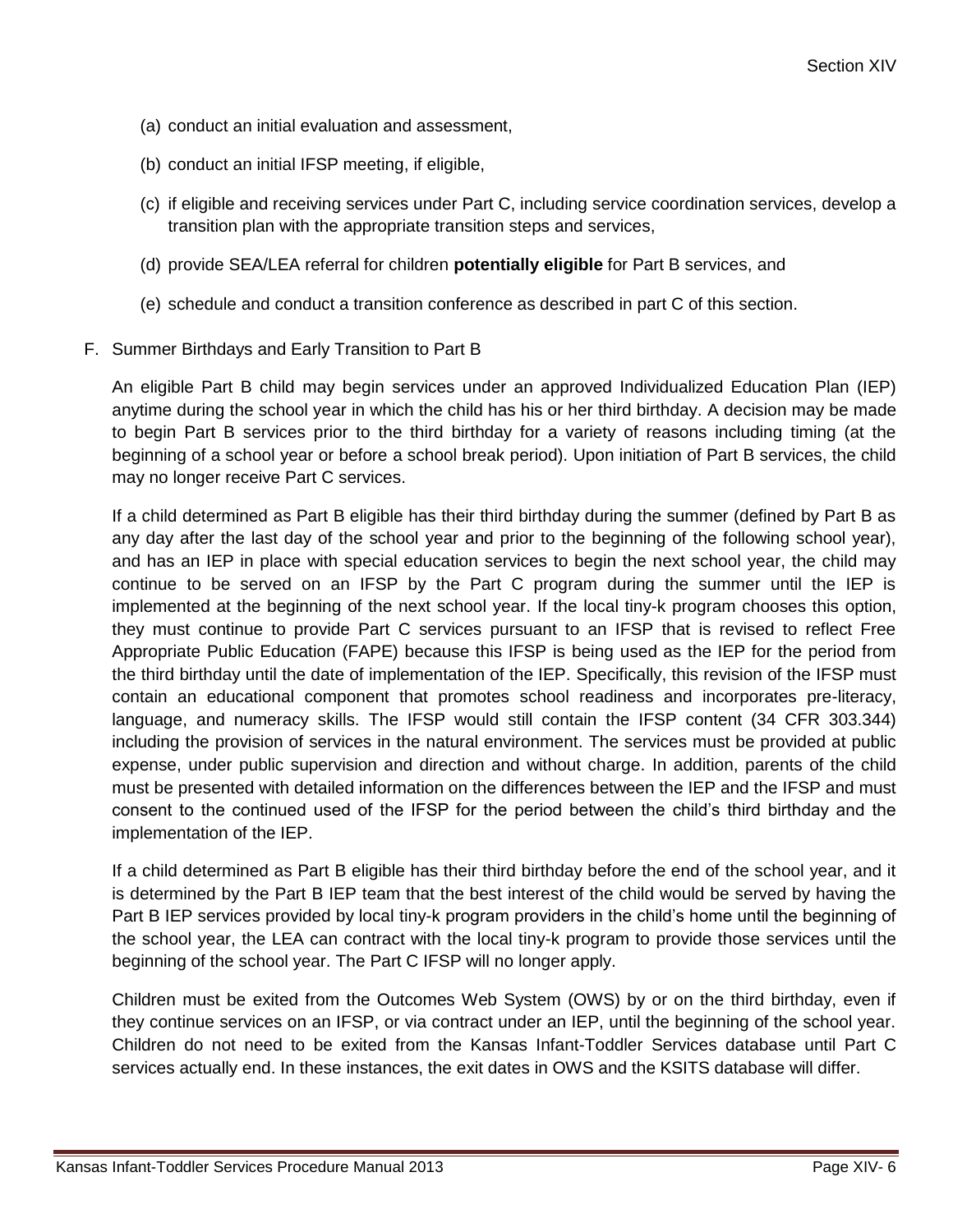G. IDEA Part B Early Childhood Transition Requirements

Additional Part B transition information can be found in the Kansas *Special Education Process Handbook* at [http://www.ksde.org/Default.aspx?tabid=3152.](http://www.ksde.org/Default.aspx?tabid=3152)

1) Services at Age 3

For a child transitioning from a local tiny-k program, the LEA must make available to each child identified as eligible for Part B special education services a free appropriate public education (FAPE) by the child's third birthday. At the discretion of the LEA, the LEA may serve a child who is 2 years old but will turn 3 during the school year.

2) The Part B IEP/IFSP Team Meeting

Prior to the child's third birthday, the Part B preschool IEP team must convene a meeting to determine eligibility and develop an IEP/IFSP for the child. Members of this team must include, if requested by the parent, a representative from the local tiny-k program (family service coordinator), and/or other representatives, as appropriate.

3) IEP Considerations

For all children who transition from Part C services to Part B, the IEP team must consider an IFSP that contains the IFSP content (including the natural environments statement) described in IDEA section 636(d) and its implementing regulations when developing the initial IEP. [300.323(b)]

If the LEA and a child's parent agree, an IFSP may serve as the IEP of a child with a disability who is 3, 4, or 5 years of age. The IFSP must meet the consent requirements of Part C and be developed in accordance with Part B procedures.

- (a) Before using an IFSP as an IEP, the LEA must provide the child's parents with a detailed explanation of the differences between an IFSP and an IEP.
- (b) If an IFSP is mutually agreed upon, the LEA must obtain written consent from the parent for use of the IFSP as the child's IEP.
- (c) If the IEP team is using an IFSP for children who are at least 3 years of age, it must contain the IFSP content, including the natural environments statement, and an educational component that promotes school readiness and incorporates pre-literacy, language, and numeracy skills must also be included in the IFSP.
- H. Exit Information Required by Kansas Infant-Toddler Services Database

The following fields are required to be completed for all transition children to aid in the coordination between Part C and Part B:

1) KIDS ID number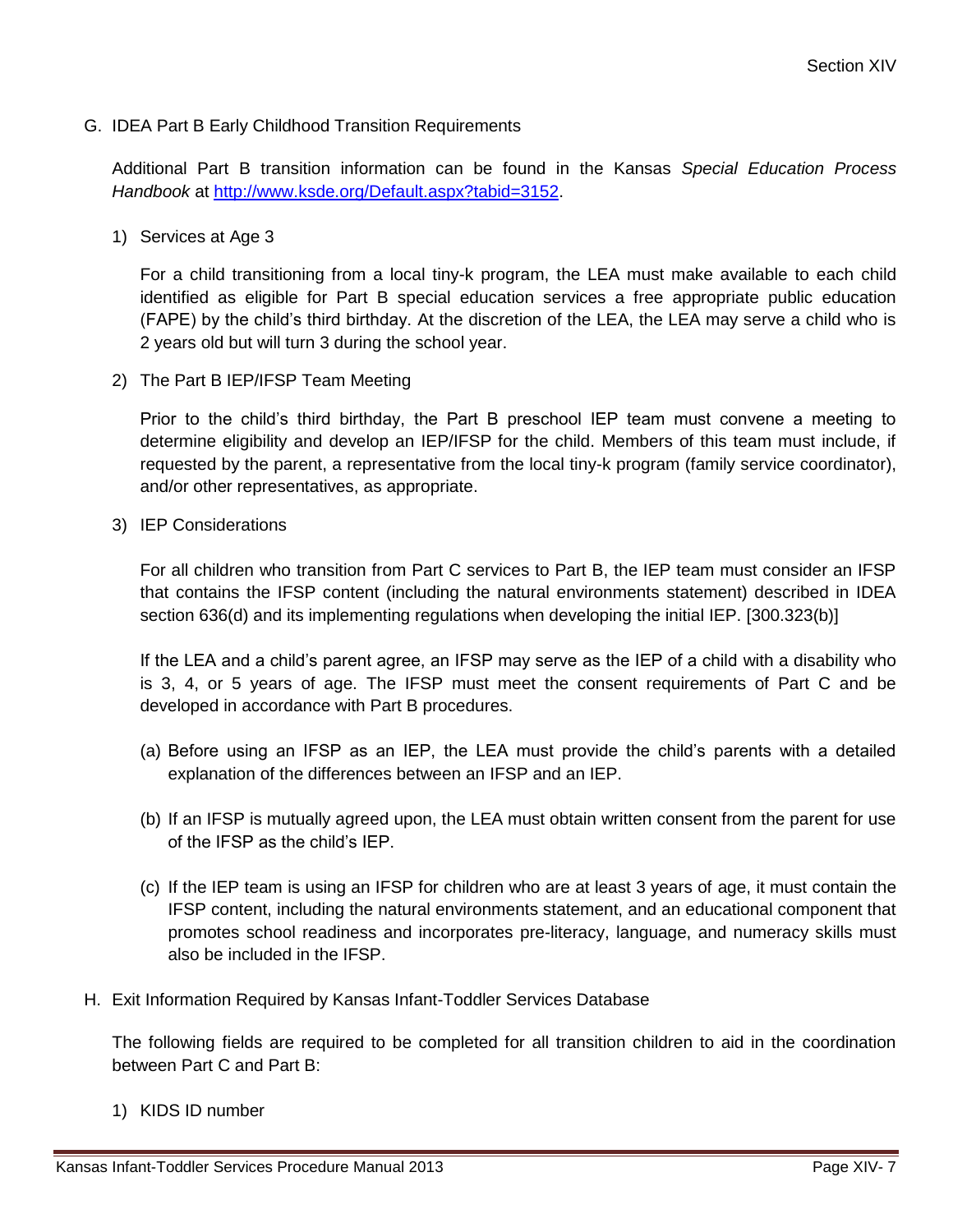- 2) Legal first and last name
- 3) Middle initial
- 4) Date of birth
- 5) School district code (USD) [or employer of Part B referral contact]
- 6) Referral date
- 7) Part B referral contact name
- 8) Part B referral contact phone number
- 9) Part B referral contact email
- 10) Current IFSP date
- 11) Local Part C tiny-k program/lead agency
- 12) Part C exit date
- 13) Late transition conference reason, if necessary.

# **II. Hospital to Home Transition**

Hospital to home transition guidelines assure local planners, including hospital personnel, have accurate and practical information to design, implement and evaluate their transition procedures. These procedures will help them work together to

- 1) address each family's needs during the child's hospitalization,
- 2) provide a smooth transition when the family brings the child home,
- 3) utilize the hospital and community service providers' expertise to meet an array of individual needs, and
- 4) coordinate child assessments and other hospital and community procedures.

Kansas Infant-Toddler Services recognizes there are benefits to community-wide planning for transitions from hospital to community services. Local tiny-k programs are encouraged to regularly assess the need to revise, update or develop community plans to address transition from the hospital. Additionally, they are strongly encouraged to establish a line of communication between hospital and community service providers. Specific information about transitions from hospital to home can be found in the "Hospital to Home" booklet originally prepared by the Bridging Early Services Transition Taskforce, 1995 and updated by Families Together, Inc., 2011.

The Hospital to Home Booklet can be found at: [http://familiestogetherinc.org/wp-content/uploads/2011/07/Hosptial\\_to\\_Home\\_Final\\_July\\_2011.pdf](http://familiestogetherinc.org/wp-content/uploads/2011/07/Hosptial_to_Home_Final_July_2011.pdf)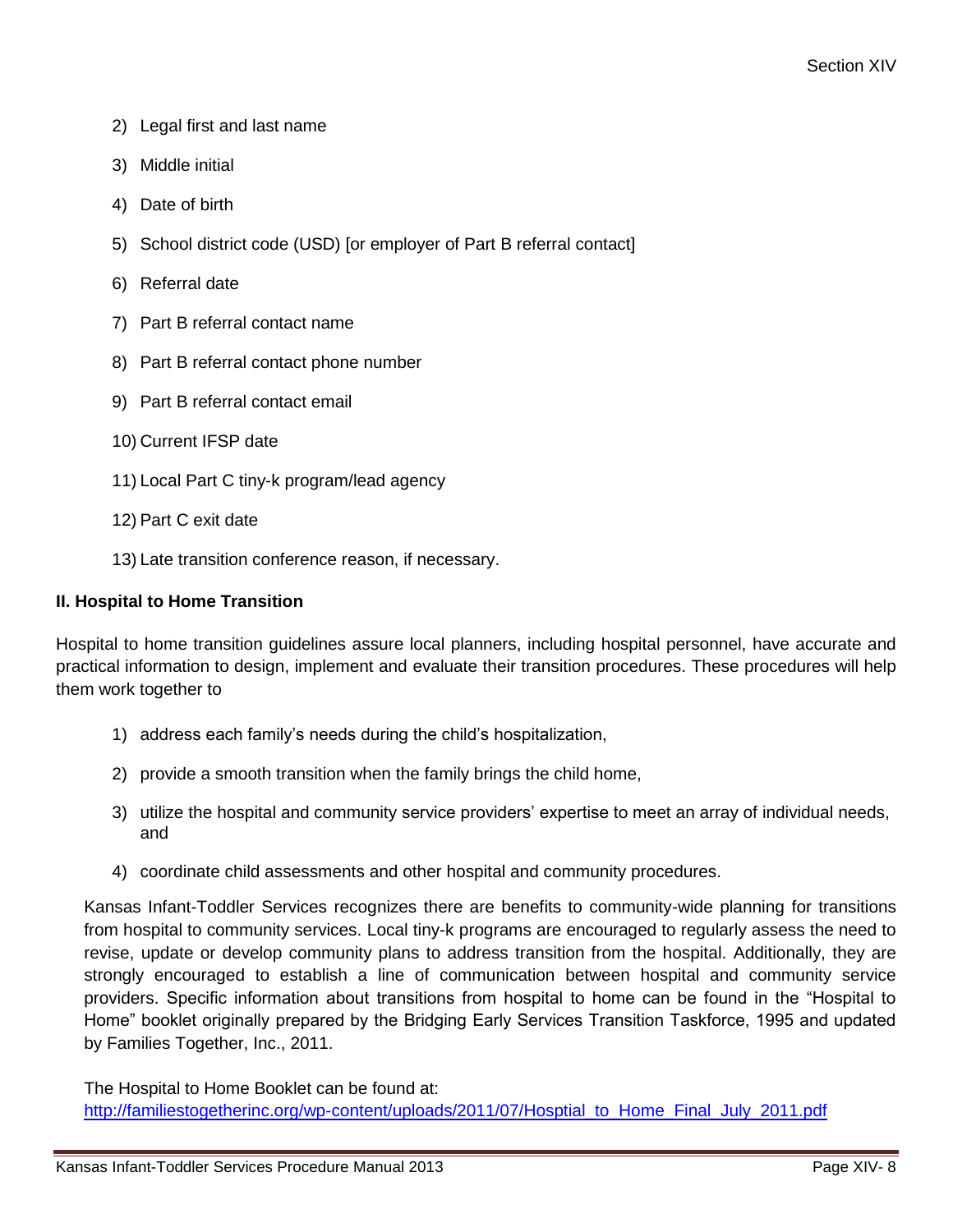# **III. Transition of a Child Between Local tiny-k Programs and States**

As indicated in the Introduction of this Section, transition is a change or movement from one place, plan, or interactional situation to another. For some local tiny-k programs, and the children and families they serve, there is movement from one local lead agency to another. When this transition process takes place, the local tiny-k program will follow these steps:

- A. Transition of a Child Between Local tiny-k Programs
	- 1) Receive referral to your network
	- 2) Look up child in the infant-toddler database (ITS) and find out what information already exists for this child and family (this will save you time when you re-enter in the database later)
	- 3) Discuss the new referral at your team meeting and decide on what team members are most appropriate to support this family based upon the existing IFSP
	- 4) Designate a primary provider to support the family
	- 5) Schedule an IFSP review meeting with family, primary provider and other team members, as appropriate. **The purpose of this review is not to evaluate the child; it is to gather enough information to update the IFSP.**
	- 6) Hold the IFSP review and make changes to the IFSP as appropriate (update services page, revise outcomes, etc.)
	- 7) Part C referral date, initial IFSP, and initial eligibility dates stay the same. Fields #26-32 and #34 on IFSP form will retain the current dates. Field #33 will change to 6 months from the date the tiny-k program is reviewing the IFSP.
	- 8) Field #38 is the date the IFSP review is held. The IFSP review date is updated in ITS database.
	- 9) Eligibility section stays the same because the child only needs to quality for early intervention services, not specific services within early intervention (e.g., speech, PT). **This is initial eligibility for early intervention services.**
	- 10) Review all sections to insure accuracy of information. Gather all current information such as doctors, phone numbers etc.
	- 11) Enter this data into the infant-toddler database (ITS).
		- a) Enter as child from your network
		- b) Update IFSP review date, any services that changed, use all dates as listed on the IFSP in the database
	- 12) Enter this child into the OWS. A child who is transferring should have a KIDS ID#. Look up the child in OWS to find this number. Please do not assign another KIDS # for the child.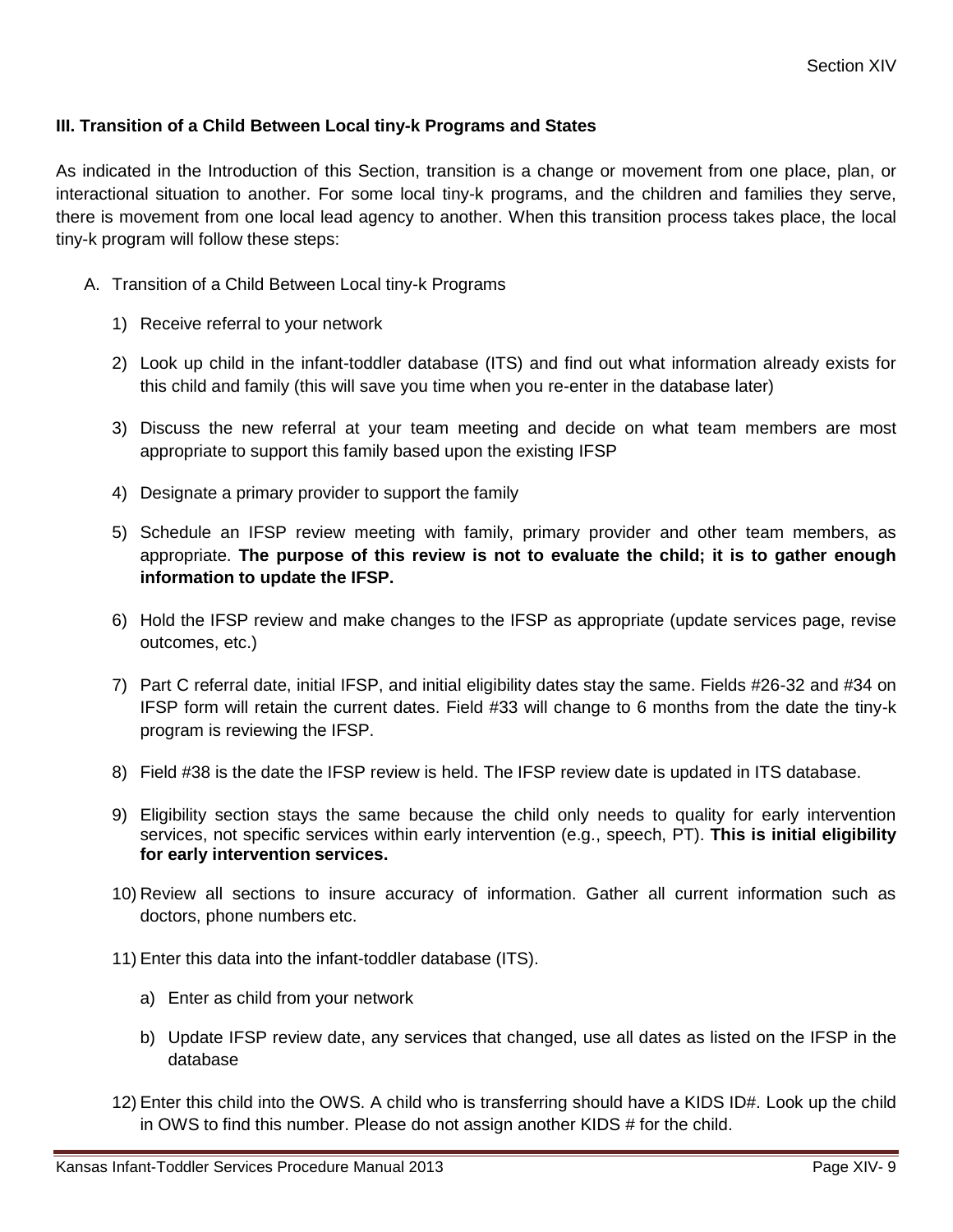- a) Change circumstance, child is entering an organization
- b) Previous tiny-k program should have entered an organizational exit. If the previous tiny-k program has not entered a child or given him an organizational exit, please alert the previous program or Kansas Infant Toddler Services immediately so it is rectified.
- B. Transition of a Child from Out of State
	- 1) Receive referral from out of state.
	- 2) If child has active IFSP, they should be considered eligible for Part C services in Kansas.
	- 3) Discuss the new referral at your team meeting and decide on what team members are most appropriate to support this family based upon the existing IFSP.
	- 4) Designate a primary provider to support the family.
	- 5) Schedule an IFSP review meeting with family, primary provider and other team members, as appropriate. **The purpose of this review is not to evaluate the child; it is to gather enough information to update the IFSP.**
	- 6) If there is strong evidence this child may not be eligible in the state of Kansas, complete the standard process of IFSP review, and then determine if re-evaluation is necessary. If the team decides to re-evaluate, this documentation must clearly show evidence of non-eligibility.
	- 7) The Part C referral date would be when referred to Kansas. The Initial IFSP date is when Kansas accepted IFSP from the other State.
	- 8) Initial IFSP, initial eligibility and current IFSP date is the same as the date IFSP is accepted by the local tiny-k program. **This differs from when the child transfers from within the state.**
	- 9) All data would be entered into ITS database as a new child to Kansas.
	- 10) A new entry rating into the OWS system would be required (even though the child may have a rating from another state).

#### **IV. Change in Lead or Fiscal Agency for the Local tiny-k Program**

Important factors in planning for a change in lead agencies are timely notification of the imminent change, a well-planned process, cooperation among those involved, and effective, accurate, timely communication. See *Change in Lead Agency Plan.*

The Change in Lead Agency Plan can be found at: [http://www.ksits.org/download/Lead\\_Agency\\_Transition\\_Plan.pdf](http://www.ksits.org/download/Lead_Agency_Transition_Plan.pdf)

- A. Important Considerations
	- 1) Both State and Local agencies will ensure uninterrupted services to children and families.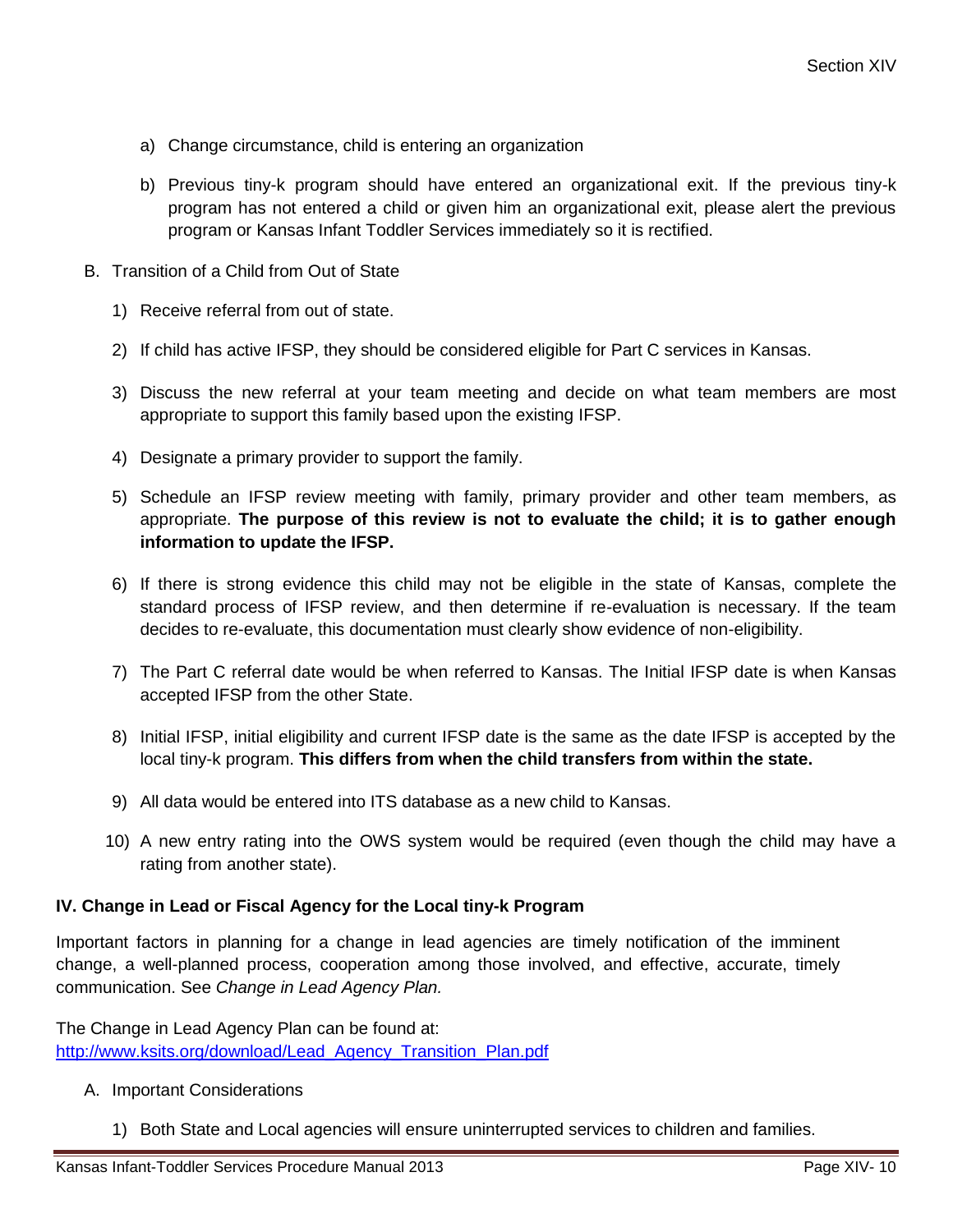- 2) Procedural safeguards and parental rights will be maintained during the transition process.
- 3) The selection/replacement process will be timely.
- 4) A transition plan will be in place between the two local lead agencies and KDHE to ensure the above criteria are met.
- 5) Selection of a new and qualified Lead/Fiscal Agency will be fairly determined.
- B) Recommended General Guidelines for Notification and Selection
	- 1) The local Part C lead agency notifies Local ICC and KDHE Infant-Toddler Services of the decision to discontinue its contract as Lead/Fiscal Agency with an effective date for termination of services.
	- 2) KDHE Infant-Toddler Services notifies State ICC of Local Part C Lead/Fiscal Agency decision to discontinue the current contract.
	- 3) KDHE and Local ICC hold public forum in local community to announce coming change in Lead/Fiscal Agency. Staff from the State ICC will be invited to participate in this forum as appropriate. The purpose of the public forum is twofold. One is to explain the process becoming the local Lead/Fiscal Agency (make Procedural Manual available to any interested parties, give an estimate of what grant amount will be for next year, and explain the application process, etc.) and two, get public feedback as to what the local community wants and considers strengths to provide quality Infant-Toddler services.
	- 4) KDHE will make an announcement to other local tiny-k programs and their lead/fiscal agencies that an opportunity exists for a new Lead/Fiscal Agency. They will be informed of the forum date should they be interested in an opportunity to meet with Local ICC.
	- 5) KDHE will notify the departing Lead/Fiscal Agency of their official last day of responsibility.
	- 6) KDHE and Local ICC agree on a timeline and process for selection when notified by former local Lead/Fiscal Agency of intention to discontinue its contract. The State ICC will be informed of the process.
	- 7) Public Comment Required. No less than two comment periods will be provided affording opportunity for feedback.
		- (a) One public comment opportunity with 14 calendar days notice shall be provided by the LICC to the local community.
		- (b) Another opportunity could be held at the State ICC or within the local community depending on which would expedite the selection process.